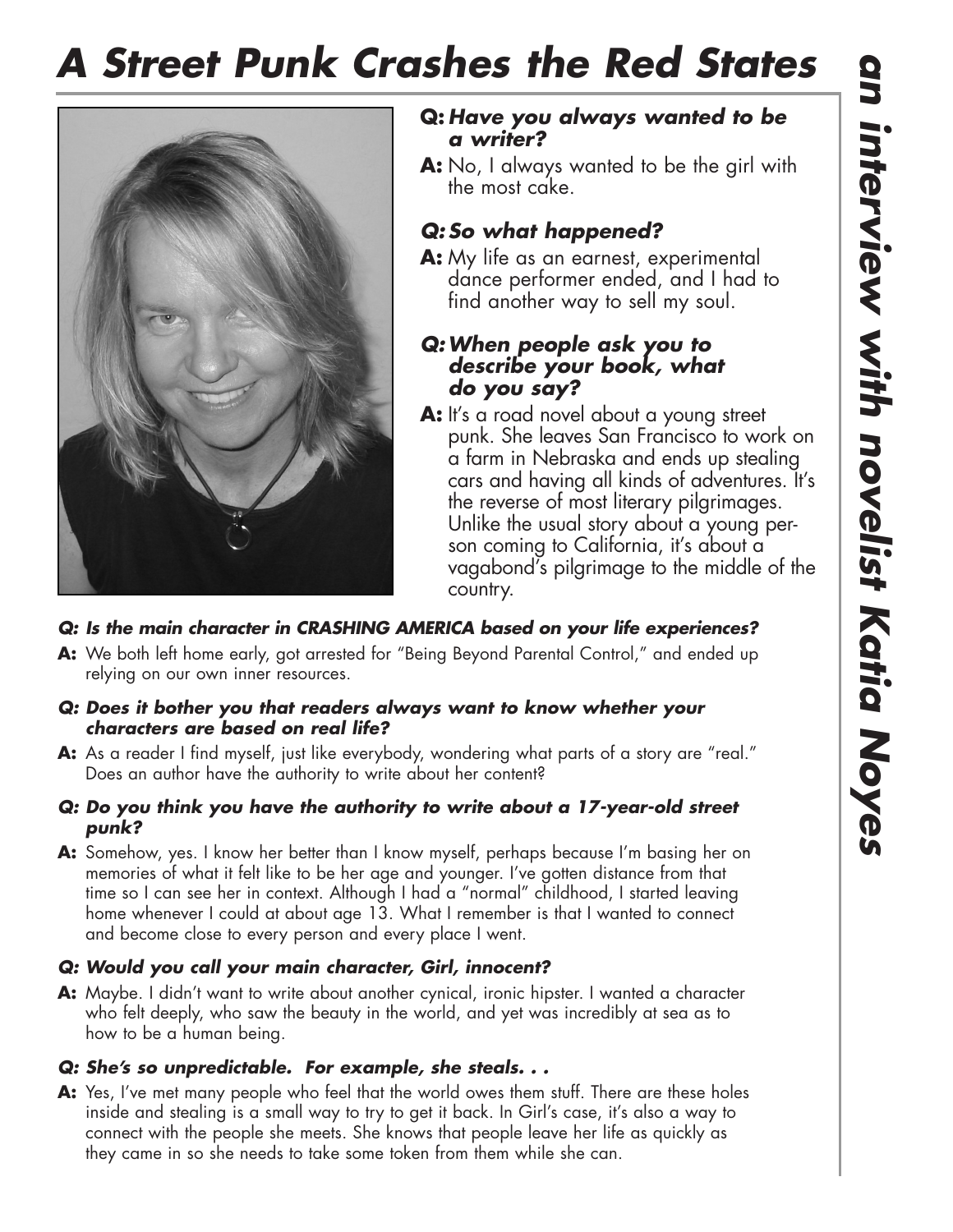#### *Q: Did you have a lot of crazy on-the-street experiences?*

**A:** Yes. Lots of crazy stuff. I was just thinking last night about an old friend—hiding with her on the staircase of a flea-bag hotel on Mission. We must have been about 13. We were stranded at 3AM with no money. When a woman left the hotel with her date, she saw us and offered us her room for the night. I remember her kindness, her voice. . .

#### *Q: That reminds me of Girl's list of truths. She says, "Always talk to strangers. They will be the ones who will help you in the end." One of her other seven truths is, "Love dreams will choke you with tighter hands than loneliness." What's that about?*

**A:** I remember a time when I had no understanding about love. That's what I think is true about Girl. Girl makes do, without believing she needs much from anybody. I felt the same way, was much tougher as a kid than I am now. But it occurs to me as I say this, that I was probably fooling myself, just like Girl.

You know, this was the most difficult thing about writing from Girl's point-of-view. Consciously she never wants to admit vulnerability, so her needs and desires only came out in the story in sudden flares. And when that happened, I would be so relieved to finally see it, and yet it would kill me because it was so raw.

#### *Q: Can you talk about how you came to write CRASHING AMERICA?*

**A:** The book started as non-fiction. I had this idea that I wanted to write about the meaning of home. Even though I'm third-generation Californian, I'd never really understood what it meant to belong to place. So I started interviewing local people about whether they considered San Francisco home. No one I knew had been born here—San Francisco is so transient. I had a romantic idea that I could find something different in the open prairie of the heartland. So I took a trip to Iowa, South Dakota, Minnesota, Nebraska,

and then ended up out in the South as well—Louisville and Memphis.

I met teenagers and farmers and stood alone in the open plains. To my surprise, I didn't feel the deep connection to family and place that I was expecting. Farmers were committing suicide, young people felt stranded, whole towns were boarded up. I found a type of displacement that felt very familiar.

#### *Q: There are so many opposites that come together in the book: blue state VS red state, runaway VS farmer, queer desire VS marriage, god VS punk.*

**A:** The media has divided the country into red and blue camps, but we are more interesting than that. We may be fractured as a country, but the interesting thing is how we are fractured on the *inside*. I wonder if we all contain the same broken pieces and longings.

**CRASHING AMERICA** RELEASE DATE: September 2005 **ISBN:** 1-55583-911-8 ~ \$14.95 ~ Trade Paper ~ **Publisher:** Alyson Publications **crashingamerica.com**